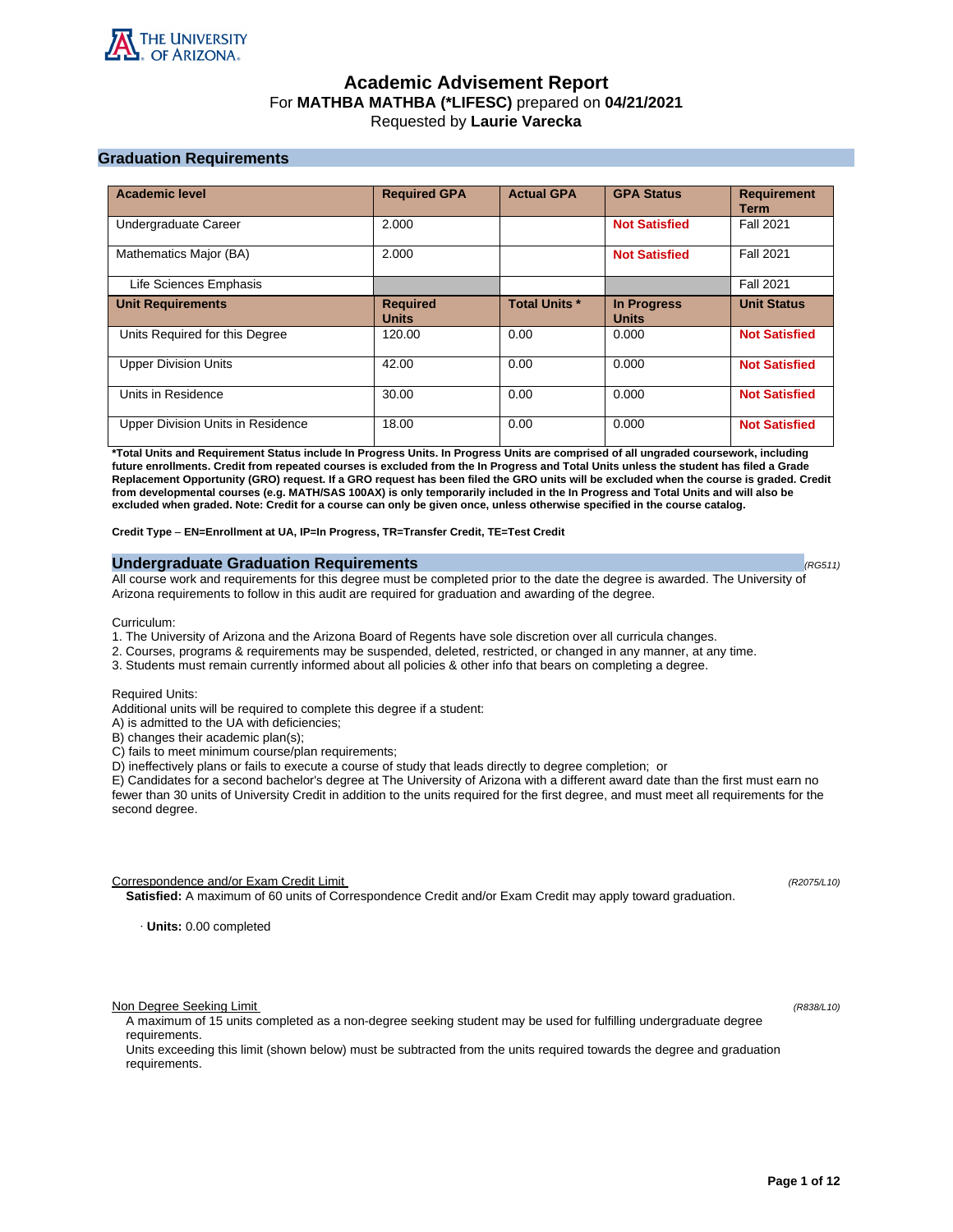

| Not Satisfied: Non-Community College Units: While there is no limit to the total number of units of course work that may be<br>transferred from an accredited community college to The University of Arizona, no more than 64 units from a 2-year institution<br>may be applied toward the requirements for a bachelor's degree. Therefore, to reach the required 120 units for a bachelor's<br>degree, a minimum of 56 units must be completed from 1) coursework at a 4-year institution, 2) approved credit by examination<br>(refer to UA Catalog for approved examinations and scores), or 3) any combination thereof. |  |
|-----------------------------------------------------------------------------------------------------------------------------------------------------------------------------------------------------------------------------------------------------------------------------------------------------------------------------------------------------------------------------------------------------------------------------------------------------------------------------------------------------------------------------------------------------------------------------------------------------------------------------|--|
| · Units: 56.00 required, 0.00 completed, 56.00 needed                                                                                                                                                                                                                                                                                                                                                                                                                                                                                                                                                                       |  |
| <b>Success Course Limit</b><br>(R3297/L15)<br><b>Satisfied:</b> No more than 3 units will apply toward a student's graduation requirements.<br>All Success courses taken can be seen below. Success Course units exceeding the 3 unit maximum must be subtracted from the<br>total units, residency requirements and cumulative grade point average.                                                                                                                                                                                                                                                                        |  |
| PE Activity Course Limit<br>(R3297/L25)<br><b>Satisfied:</b> No more than 3 units will apply toward a student's graduation requirements.<br>All PE activity courses taken can be seen below. PE Activity units exceeding the 3 unit maximum must be subtracted from the<br>total units, residency requirements and cumulative grade point average.                                                                                                                                                                                                                                                                          |  |
| <b>Foundation Mathematics</b><br>(RG1434)                                                                                                                                                                                                                                                                                                                                                                                                                                                                                                                                                                                   |  |
| <b>Not Satisfied: Foundation Mathematics</b>                                                                                                                                                                                                                                                                                                                                                                                                                                                                                                                                                                                |  |
| <b>GE Substantial Math Strand</b><br>(R2612)                                                                                                                                                                                                                                                                                                                                                                                                                                                                                                                                                                                |  |
| Not Satisfied: Complete 1 course.                                                                                                                                                                                                                                                                                                                                                                                                                                                                                                                                                                                           |  |

Non-Community College Units (R1227/L10)

GE Substantial Math Strand (R2612/L10)

**Not Satisfied:** Complete 1 course.

· **Units:** 2.67 required, 0.00 completed, 2.67 needed

| <b>Term</b> | <b>Subject</b> | <b>Catalog Nbr</b> | <b>Course Title</b> | Grade | <b>Units</b> | <b>RptCd</b> | <b>RaDes</b> | <b>Type</b> |
|-------------|----------------|--------------------|---------------------|-------|--------------|--------------|--------------|-------------|
|             |                |                    |                     |       |              |              |              |             |

# **Courses Available**

MATH 122B, MATH 125, MATH 129, MATH 215, MATH 223, MATH 254, MATH 313

| <b>Undergraduate General Education and Foundation Requirements</b>           | (RG507) |
|------------------------------------------------------------------------------|---------|
| Not Satisfied: Undergraduate General Education and Foundation Requirements   |         |
|                                                                              |         |
| <b>Foundation Composition</b>                                                | (R532)  |
| Not Satisfied: Complete 1 of the following 4 Foundation Composition options: |         |
| 1. 3 Course Foundation Composition Sequence                                  |         |
| 2. 2 Course Foundation Composition Sequence                                  |         |
| 3. Honors Composition with grade of C or higher                              |         |
| 4. Honors Composition with a grade of D and Second Semester Composition.     |         |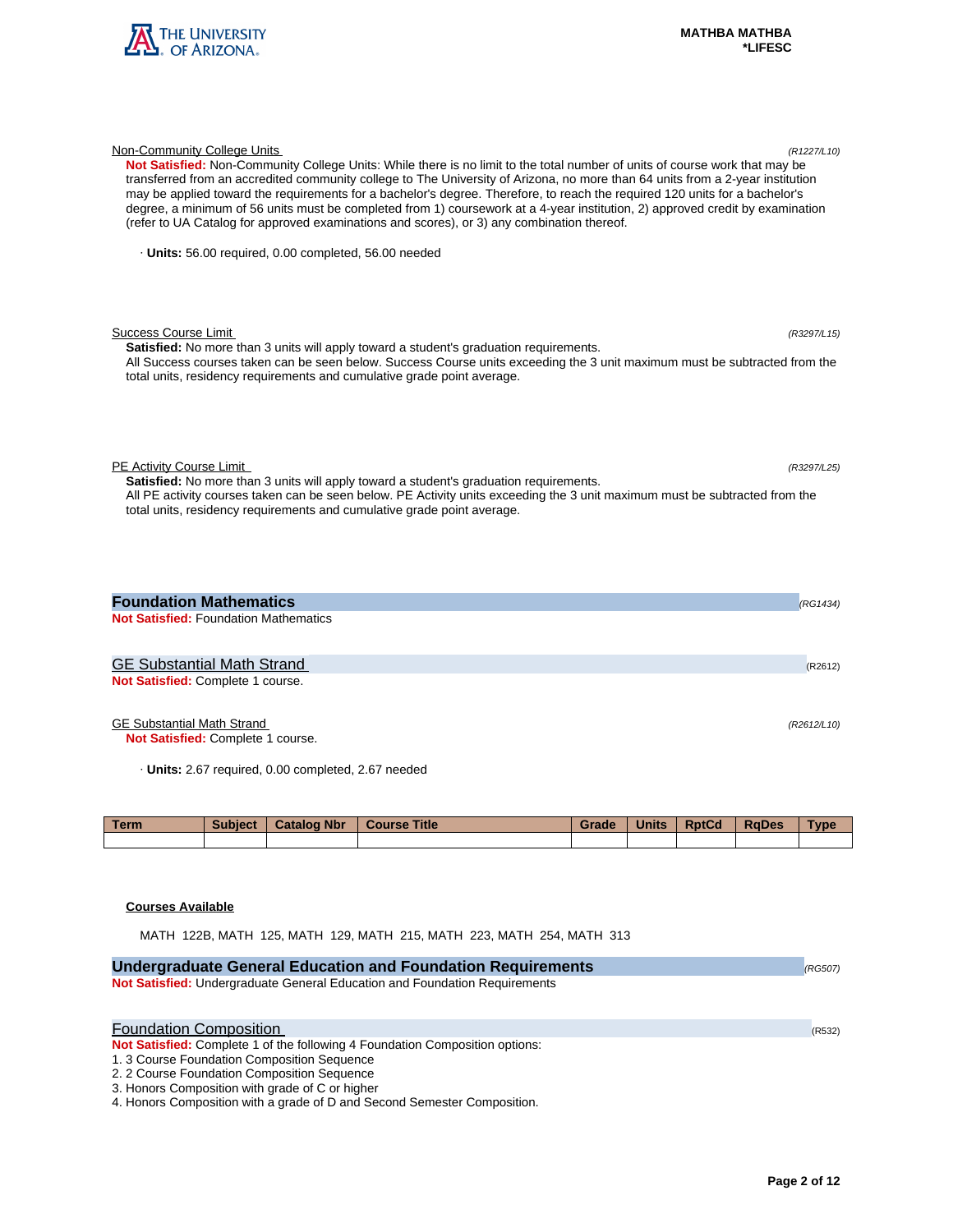

Please note: Students who earn a grade of D in Honors Composition may choose to repeat the course in order to earn a higher grade to satisfy the requirement. Please consult with your major advisor.

Mid-Career Writing Assessment - Complete 2nd semester English Composition with a B grade or higher. Students who do not earn a grade of B or better in 2nd semester English Composition must also satisfy a college or department writing requirement. Consult your major advisor if you do not earn a grade of B in 2nd semester English Composition.

Option 1: Foundation Composition - 3 Course Sequence (R532/L10)

**Not Satisfied:** Complete 3 courses. Complete ENGL 106 AND ENGL 101/107 AND ENGL 102/108.

· **Courses:** 3.00 required, 0.00 completed, 3.00 needed

| Term | Subject | Catalog Nbr   Course Title | Grade | <b>Units</b> | RptCd | RaDes | <b>Type</b> |
|------|---------|----------------------------|-------|--------------|-------|-------|-------------|
|      |         |                            |       |              |       |       |             |
|      |         |                            |       |              |       |       |             |
|      |         |                            |       |              |       |       |             |

### **Courses Available**

ENGL 1EIB, ENGL 101, ENGL 101A, ENGL 107, ENGL 107A, (\*\*\*) (###), ENGL 102, ENGL 108, ENGL 106

OR Option 2: Foundation Composition - 2 Course Sequence (R532/L20) **Not Satisfied:** Complete 2 courses. Complete ENGL 101/107 AND ENGL 102/108

· **Courses:** 2.00 required, 0.00 completed, 2.00 needed

| <b>Term</b> | <b>Subject</b> | <b>Catalog Nbr</b> | <b>Course Title</b> | Grade | <b>Units</b> | <b>RptCd</b> | <b>RaDes</b> | $T$ <sub>V</sub> $pe$ |
|-------------|----------------|--------------------|---------------------|-------|--------------|--------------|--------------|-----------------------|
|             |                |                    |                     |       |              |              |              |                       |
|             |                |                    |                     |       |              |              |              |                       |

## **Courses Available**

ENGL 1EIB, ENGL 101, ENGL 101A, ENGL 107, ENGL 107A, (\*\*\*) (###), ENGL 102, ENGL 108

OR Option 3: Honors Composition (R532/L40)

**Not Satisfied:** Complete 1 course with a C or better.

· **Courses:** 1.00 required, 0.00 completed, 1.00 needed

| <b>Term</b> | <b>Subject</b> | <b>Catalog Nbr</b> | <b>Title</b><br>Course | Grade | <b>Units</b> | <b>RptCd</b> | <b>RaDes</b> | Type |
|-------------|----------------|--------------------|------------------------|-------|--------------|--------------|--------------|------|
|             | <b>ENGL</b>    | 109H               |                        |       |              |              |              |      |

## **Courses Available**

ENGL 109H

| Foundation Second Language - Fourth Semester Proficiency                                                                                                                    | (R519) |
|-----------------------------------------------------------------------------------------------------------------------------------------------------------------------------|--------|
| Not Satisfied: Credit will not be given for a course at an equivalent or lower level than prior language credit earned.                                                     |        |
| Course must be taken for a grade, not for pass/fail.                                                                                                                        |        |
| Demonstrate fourth semester proficiency in a second language by completing one of the following:                                                                            |        |
| <b>A</b> $\bigcap$ and $\bigcap$ is $\bigcap$ and $\bigcap$ and $\bigcap$ and $\bigcap$ and $\bigcap$ and $\bigcap$ and $\bigcap$ and $\bigcap$ and $\bigcap$ and $\bigcap$ |        |

1. Complete a Fourth Semester Language Course with a grade of C or higher.

2. Complete Arabic 401 and 1 course with a grade of C of higher from Arabic 424B, 427B or 430B.

3. Pass a language proficiency examination at the fourth semester level

Option 1: Fourth Semester Language Course (R519/L10)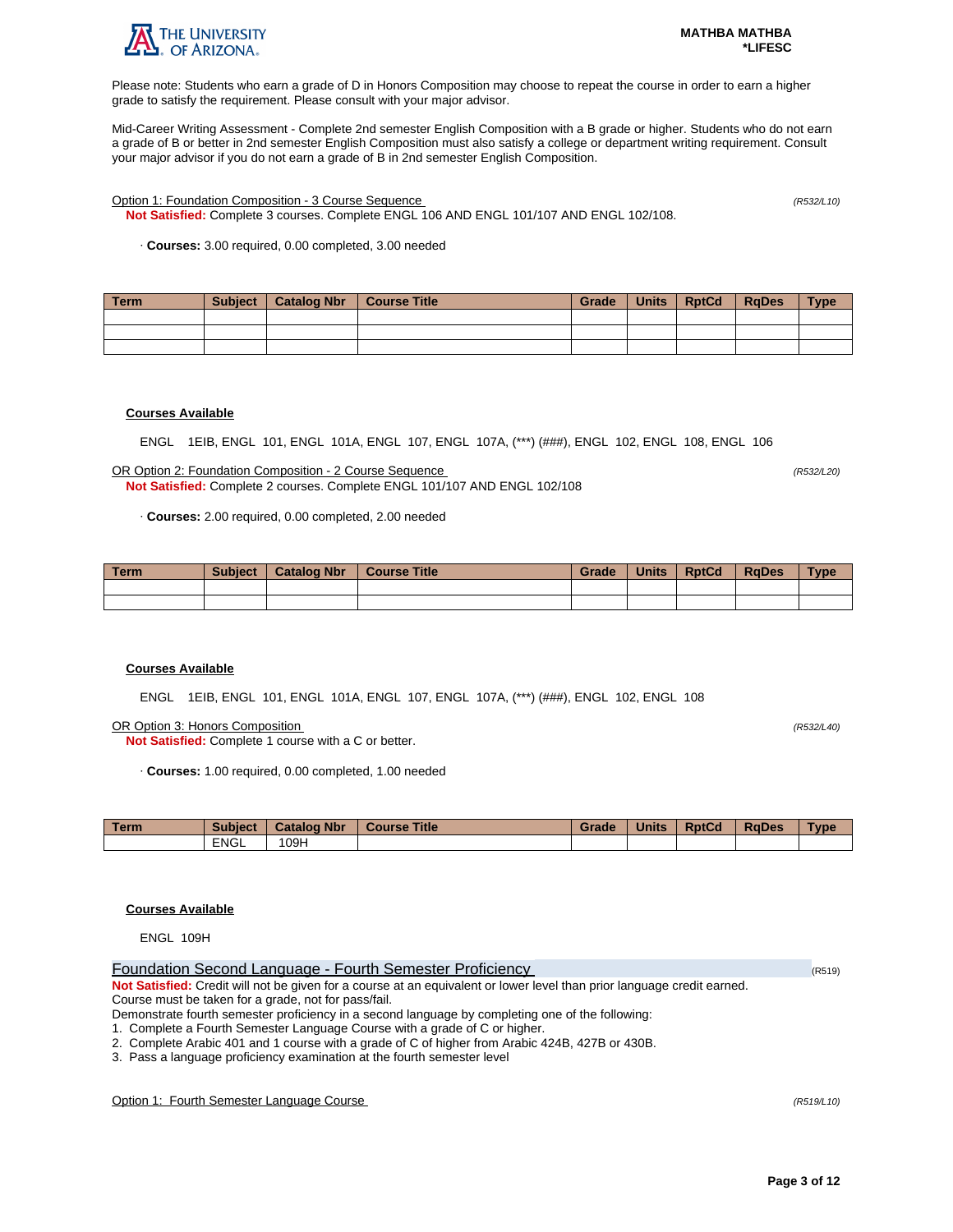

**Not Satisfied:** Complete 1 course with a grade of C or better.

Not from: FREN 325, 373, 375, 393, 399, 399H, 414, 448, 453, HIST 465D, ITAL 330A, 330B, 330C, 330D, 399, 399H, SPAN 397W, 406A, 414, 423A, 423B, 465C, 465D, TTE 414. Courses used to fulfill this requirement may also be used to fulfill other requirements.

· **Courses:** 1.00 required, 0.00 completed, 1.00 needed

| Term | <b>Subject</b> | <b>Catalog Nbr</b> | Course Title | Grade | <b>Units</b> | <b>RptCd</b> | <b>RaDes</b> | <b>Type</b> |
|------|----------------|--------------------|--------------|-------|--------------|--------------|--------------|-------------|
|      |                |                    |              |       |              |              |              |             |

#### **Courses Available**

AIS 204B, ARB 402, ARB 405, ARB 406, ARB 407, ARB 408, CHN 202, CHN 301, CHN 302, CHN 415, CHN 417, CHN 422, CHN 423, CRL 202, CRL 202-SA, CRL 301, CRL 301-SA, CRL 302, CRL 397A, CRL 497A, FREN 202, FREN 212, FREN 301, FREN 302, FREN 320, FREN 410, FREN 420, GER 202, GER 211, GER 301, GER 303, GER 311, GRK 202, GRK 204, GRK 212, GRK 402, GRK 412, GRK 424, ITAL 202, ITAL 202Z, ITAL 301, ITAL 302, ITAL 310, ITAL 320, JPN 202, JPN 301, JPN 302, JPN 405, JPN 421, JPN 422, JUS 203B, JUS 303A, JUS 303B, KOR 202, LAS 330, LAS 381, LAS 425, LAS 481, LAS 482, LAT 202, LAT 212, LAT 400, LAT 401, LAT 405, LING 204B, MAS 381, MAS 481, MAS 482, MENA 203B, MENA 303A, MENA 303B, PHIL 412, PORT 350, PORT 425, PRS 402, PRS 403, PRS 404, PRS 407, PRS 408, RSSS 202, RSSS 301, RSSS 302, RSSS 308, SERP 431B, SPAN 202, SPAN 203, SPAN 206, SPAN 251, SPAN 253, SPAN 323, SPAN 325, SPAN 330, SPAN 333, SPAN 381, SPAN 399, SPAN 425, SPAN 450, SPAN 481, SPAN 482, TURK 402, TURK 403, TURK 404, TURK 407, TURK 408

#### OR Option 2: Arabic Language (R519/L20)

**Not Satisfied:** Complete ARB 401, Intermediate Arabic, plus one additional course from ARB 424B, 427B, 439B, 484B.

· **Courses:** 1.00 required, 0.00 completed, 1.00 needed

| Term | <b>Subject</b> | <b>Catalog Nbr</b> | <b>Course Title</b> | Grade | <b>Units</b> | <b>RptCd</b> | <b>RaDes</b> | <b>Type</b> |
|------|----------------|--------------------|---------------------|-------|--------------|--------------|--------------|-------------|
|      | ARB            | 40 <sup>1</sup>    |                     |       |              |              |              |             |

#### **Courses Available**

ARB 401

AND Option 2: Additional Arabic Courses (R519/L30) **Not Satisfied:** Complete one additional course with a grade of C or better from ARB 424B, 427B, 439B, 484B.

· **Courses:** 1.00 required, 0.00 completed, 1.00 needed

| Term | <b>Subject</b> | <b>Catalog Nbr</b> | Course Title | Grade | <b>Units</b> | <b>RptCd</b> | <b>RaDes</b> | Type |
|------|----------------|--------------------|--------------|-------|--------------|--------------|--------------|------|
|      |                |                    |              |       |              |              |              |      |

### **Courses Available**

ARB 424B, ARB 427B, ARB 439B, ARB 484B

General Education Tier I (R522) (R522)

**Not Satisfied:** Complete each of the following areas.

Tier I Individuals & Societies/150s

**Not Satisfied:** Complete 2 courses, 6 units total. Transfer students with quarter system credits may satisfy Tier One requirements with 2 courses and 5.34 units.

· **Units:** 5.34 required, 0.00 completed, 5.34 needed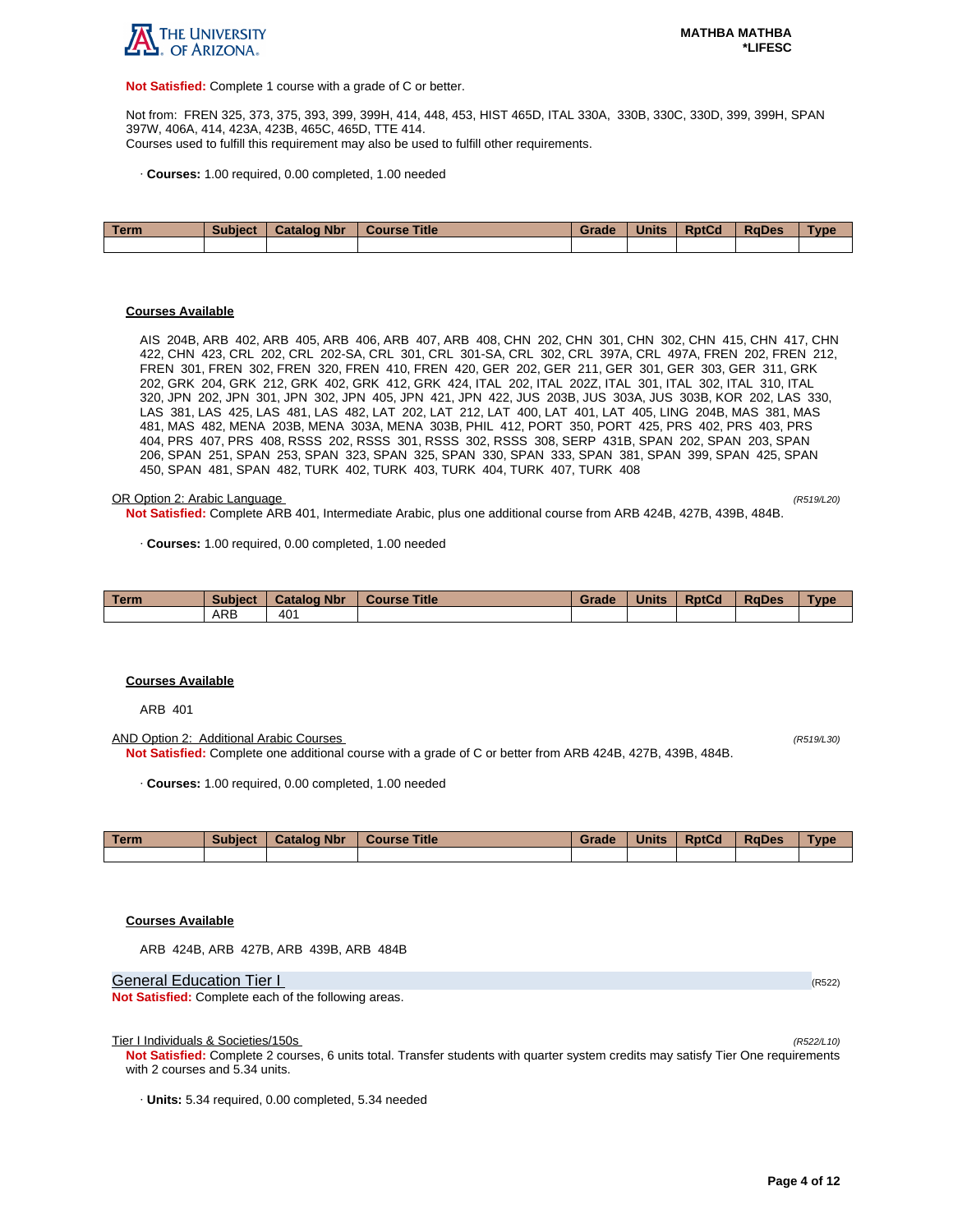

· **Courses:** 2.00 required, 0.00 completed, 2.00 needed

| <b>Term</b> | <b>Subject</b> | <b>Catalog Nbr</b> | <b>Course Title</b> | Grade | <b>Units</b> | <b>RptCd</b> | <b>RaDes</b> | $T$ ype |
|-------------|----------------|--------------------|---------------------|-------|--------------|--------------|--------------|---------|
|             |                |                    |                     |       |              |              |              |         |
|             |                |                    |                     |       |              |              |              |         |

## **Courses Available**

(\*\*\*) (###), AFAS 150B1, ANTH 150B1, ART 150B1, ART 150B2, EAS 150B1, EDP 150B1, ENGL 150B1, ENGL 150B2, ESOC 150B1, FREN 150B1, FSHD 150B1, FTV 150B1, GEOG 150B1, GEOG 150B2, GER 150B1, GWS 150B1, GWS 150B2, GWS 150B3, GWS 150B4, GWS 150B5, HNRS 150B1, HNRS 150B2, HUMS 150B1, ITAL 150B1, LAR 150B1, LAS 150B1, MAS 150B1, MAS 150B2, MIS 150B1, PAH 150B1, PHIL 150B1, POL 150B1, RCSC 150B1, RCSC 150B2, RELI 150B1, RSSS 150B1, RSSS 150B2, SOC 150B1, SOC 150B2, SPAN 150B1, SPAN 150B2, TLS 150B1, AED 150A1, ANTH 150A1, ART 150A1, ENGL 150A1, GER 150A1, HWRS 150A1, LING 150A1, MIS 150A1, PAH 150A1, PAH 150A2, PAH 150A3, PHIL 150A1, POL 150A1, PSY 150A1, AED 150C1, ANTH 150C1, AREC 150C1, AREC 150C2, AREC 150C3, CLAS 150C1, ECON 150C1, FIN 150C1, FREN 150C1, GEOG 150C1, HIST 150C1, HIST 150C2, HIST 150C3, HIST 150C4, HIST 150C5, HIST 150C6, HNRS 150C1, HPS 150C1, ITAL 150C1, JOUR 150C1, LAS 150B2, LING 150C1, MAS 150C1, MENA 150C1, NSC 150C1, PHIL 150C1, PLP 150C1, POL 150C1, POL 150C2, POL 150C3, PPEL 150C1, RNR 150C1, SOC 150C1, SOC 150C2, TLS 150C1, PHIL 150A2

#### Tier I Natural Sciences/170s (R522/L20)

**Not Satisfied:** Complete 2 courses, 6 units total. Transfer students with quarter system credits may satisfy Tier One requirements with 2 courses and 5.34 units.

· **Units:** 5.34 required, 0.00 completed, 5.34 needed

· **Courses:** 2.00 required, 0.00 completed, 2.00 needed

| Term | <b>Subject</b> | <b>Catalog Nbr</b> | <b>Course Title</b> | Grade | <b>Units</b> | <b>RptCd</b> | <b>RaDes</b> | <b>Type</b> |
|------|----------------|--------------------|---------------------|-------|--------------|--------------|--------------|-------------|
|      |                |                    |                     |       |              |              |              |             |
|      |                |                    |                     |       |              |              |              |             |

### **Courses Available**

Physical Sciences, AGTM 170A1, ASTR 170A1, ATMO 170A1, BE 170A1, BE 170A2, ENVS 170A1, GC 170A1, GEOG 170A1, GEOS 170A1, HNRS 170A1, HWRS 170A1, MSE 170A1, MSE 170A2, PHYS 170A1, PTYS 170A1, AME 170B1, ASTR 170B1, ASTR 170B2, OPTI 170B1, PTYS 170B2, ANTH 170C1, ANTH 170C2, ECOL 1BCIE, ECOL 170C1, ECOL 170C2, ECOL 170C3, ENTO 170C2, GEOS 170C1, HNRS 170C1, MCB 170C1, NSC 170C1, NSC 170C2, NSCS 170C1, PLS 170C1, PLS 170C2, PLS 170C3, RNR 170C1

Tier I Traditions & Cultures/160s

**Not Satisfied:** Complete 2 courses, 6 units total. Transfer students with quarter system credits may satisfy Tier One requirements with 2 courses and 5.34 units.

- · **Units:** 5.34 required, 0.00 completed, 5.34 needed
- · **Courses:** 2.00 required, 0.00 completed, 2.00 needed

| <b>Term</b> | <b>Subject</b> | <b>Catalog Nbr</b> | Course Title | <b>Grade</b> | <b>Units</b> | <b>RptCd</b> | RaDes | <b>Type</b> |
|-------------|----------------|--------------------|--------------|--------------|--------------|--------------|-------|-------------|
|             |                |                    |              |              |              |              |       |             |
|             |                |                    |              |              |              |              |       |             |

### **Courses Available**

(\*\*\*) (###), AFAS 160A1, AFAS 160A2, AIS 160A1, ANTH 160A1, ANTH 160A2, ART 160A1, EAS 160A1, EAS 160A2, EAS 160A3, EAS 160A4, EAS 160A5, ENGL 160A1, ENGL 160A2, FREN 160A1, GER 160A1, HIST 160A1, HIST 160A2, MAS 160A1, MENA 160A1, MENA 160A2, POL 160A1, RELI 160A1, CLAS 160B1, DNC 160B1, ENGL 160B1, HIST 160B1, HIST 160B2, ITAL 160B1, POL 160B1, ARC 160C1, DNC 160C1, GER 160C1, GWS 160C1, HIST 160C1, POL 160C1, RSSS 160C1, RSSS 160C2, SPAN 160C1, ACBS 160D1, AFAS 160D1, ANTH 160D2, ANTH 160D3, ARC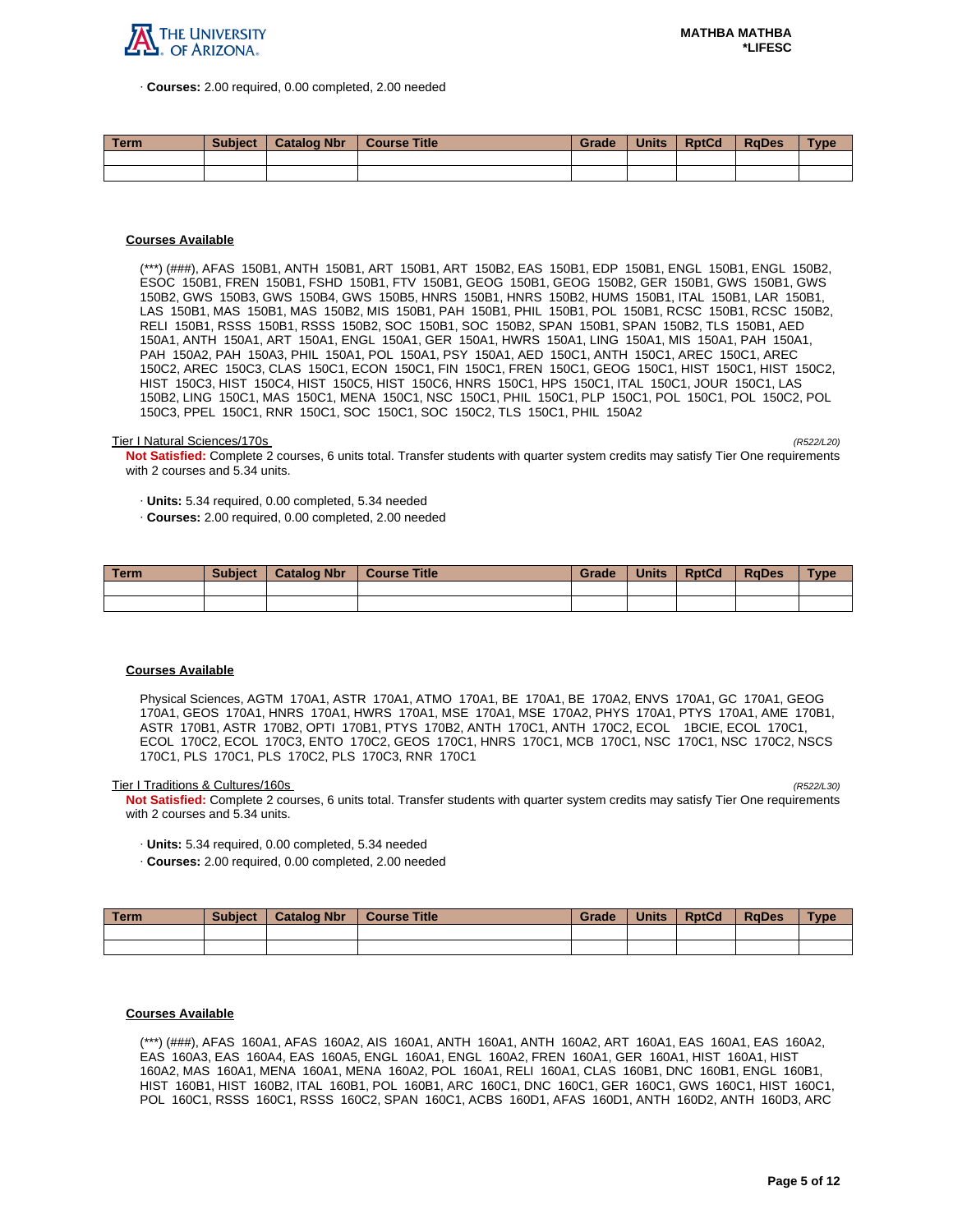

160D1, ART 160D1, ART 160D2, ART 160D3, CLAS 160D2, CLAS 160D3, ENGL 160D1, ENGL 160D2, ENTO 160D1, GER 160D1, GER 160D2, HIST 160D1, HNRS 160D1, HNRS 160D2, HNRS 160D3, HNRS 160D4, ITAL 160D1, JUS 160D1, MUS 160D1, PAH 160D1, PAH 160D2, PAH 160D3, PAH 160D4, PAH 160D5, PHIL 160D1, PHIL 160D2, PHIL 160D3, POL 160D1, RELI 160D1, RELI 160D2, RELI 160D3, RELI 160D4, RELI 160D5, RELI 160D6, RNR 160D1, RSSS 160D1, SPAN 160D1, TAR 160D1

### General Education Tier II (R528)

**Not Satisfied:** Complete each of the following areas.

### Tier II Arts (R528/L10)

**Not Satisfied:** Complete 1 course, 3 units total. Transfer students with quarter system credits may satisfy Tier Two requirements with 2.67 units.

- · **Units:** 2.67 required, 0.00 completed, 2.67 needed
- · **Courses:** 1.00 required, 0.00 completed, 1.00 needed

| Term | <b>Subject</b> | <b>Catalog Nbr</b> | <b>Course Title</b> | Grade | <b>Units</b> | <b>RptCd</b> | <b>RaDes</b> | Type |
|------|----------------|--------------------|---------------------|-------|--------------|--------------|--------------|------|
|      |                |                    |                     |       |              |              |              |      |

### **Courses Available**

AFAS 218, AFAS 318, AFAS 371, ANTH 318, ARC 304, ARC 325, ARE 130, ARH 201, ARH 202, ARH 203, ARH 312, ARH 314, ARH 315, ARH 316A, ARH 316B, ARH 319, ARH 320, ARH 321, ARH 322, ARH 324, ARH 325, ARH 329, ART 203, ART 242, ART 282, ART 329, ART 358, CLAS 310, CLAS 329, DNC 100, DNC 101, DNC 112A, DNC 112B, DNC 112C, DNC 143, DNC 144A, DNC 144B, DNC 144C, DNC 152A, DNC 152B, DNC 152C, DNC 175, DNC 176A, DNC 176B, DNC 177C, DNC 177D, DNC 178A, DNC 178B, DNC 178C, DNC 179A, DNC 200, DNC 276A, ENGL 201, ENGL 209, ENGL 210, ENGL 300, ENGV 300, FA 200, FTV 352, FTV 375, HNRS 203H, HNRS 216, HNRS 218, HNRS 220, HNRS 222, HUMS 200, ISTA 301, JPN 245, LAS 322, LAS 337, MAS 337, MUS 100, MUS 101A, MUS 107, MUS 108, MUS 109, MUS 206, MUS 231, MUS 328, MUS 334, MUS 335, MUS 337, MUS 344, MUS 360, RELI 227, RELI 240, RELI 345, TAR 100, TAR 103, TAR 303, (\*\*\*) (###)

### Tier II Humanities (R528/L20)

**Not Satisfied:** Complete 1 course, 3 units total. Transfer students with quarter system credits may satisfy Tier Two requirements with 2.67 units. Prerequisite course work in Tier 1 Traditions and Cultures (TRAD) must be completed prior to taking. If LAT 201 or 202 are used to fulfill Foundation Second Language Proficiency, they cannot be used to fulfill Tier II Humanities.

- · **Units:** 2.67 required, 0.00 completed, 2.67 needed
- · **Courses:** 1.00 required, 0.00 completed, 1.00 needed

| <b>Term</b> | <b>Subject</b> | <b>Catalog Nbr</b> | <b>Course Title</b> | Grade | <b>Units</b> | <b>RptCd</b> | <b>RaDes</b> | Type |
|-------------|----------------|--------------------|---------------------|-------|--------------|--------------|--------------|------|
|             |                |                    |                     |       |              |              |              |      |

### **Courses Available**

AFAS 200, AFAS 222, AFAS 224, AFAS 230, AFAS 245, AFAS 249, AFAS 255, AFAS 310, AFAS 314, AFAS 320, AFAS 335, AFAS 342, AFAS 365, AFAS 373, AFAS 374, AFAS 377, AFAS 381, AIS 212, AIS 381, ANTH 222, ANTH 300, ANTH 349, ARC 220, ARC 303, ARH 300, ARH 329, ART 329, ART 360, CHN 241, CHN 245, CHN 345, CLAS 220, CLAS 221, CLAS 222, CLAS 260, CLAS 300, CLAS 312, CLAS 329, CLAS 335, CLAS 342, CLAS 346, CLAS 349, CLAS 351, CLAS 352, CLAS 353, CLAS 355, EAS 201, EAS 358, EAS 359, ENGL 220A, ENGL 220B, ENGL 228, ENGL 229, ENGL 230, ENGL 231, ENGL 245, ENGL 248B, ENGL 260, ENGL 264, ENGL 265, ENGL 266, ENGL 267, ENGL 280, ENGL 342, ENGL 360, ENGL 375, ENGL 377, ENGV 360, FA 200, FREN 245, FREN 249, FREN 280, FREN 282, FREN 283, FREN 284, FREN 314, FREN 373, FREN 374, FREN 375, FTV 325, GER 233, GER 242, GER 246, GER 272, GER 273, GER 276, GER 278, GER 312, GER 320, GER 325, GER 371, GER 373, GER 375, GER 376, GER 379, GER 380, GWS 200, GWS 317, GWS 330, GWS 342, GWS 373, HIST 224, HIST 247, HIST 272, HIST 277A, HIST 277B, HIST 278, HIST 307, HIST 316, HIST 372A, HIST 372B, HNRS 200, HNRS 208H, HNRS 209, HNRS 210, HNRS 212, HNRS 302, HUMS 200, ITAL 230, ITAL 240, ITAL 250A, ITAL 250B, ITAL 250C, ITAL 250D, ITAL 330B, JPN 220, JPN 272, JPN 311, JUS 301, JUS 325, JUS 372A, JUS 372B, JUS 376, KOR 251, LAS 310, LAS 335, LAT 201, LAT 202, LAW 360, MENA 277A, MENA 277B, MENA 342, MENA 372A, MENA 372B, PA 321, PAH 200, PAH 201, PAH 220, PAH 221, PAH 230, PAH 231, PAH 260, PAH 331, PHIL 210, PHIL 213, PHIL 220, PHIL 222, PHIL 260, PHIL 261, PHIL 262, PHIL 321, PHIL 325, PHIL 330, PRS 342, RELI 203, RELI 210, RELI 211, RELI 212, RELI 220, RELI 220A, RELI 220B, RELI 230, RELI 241, RELI 255, RELI 277A, RELI 280, RELI 300, RELI 303, RELI 304, RELI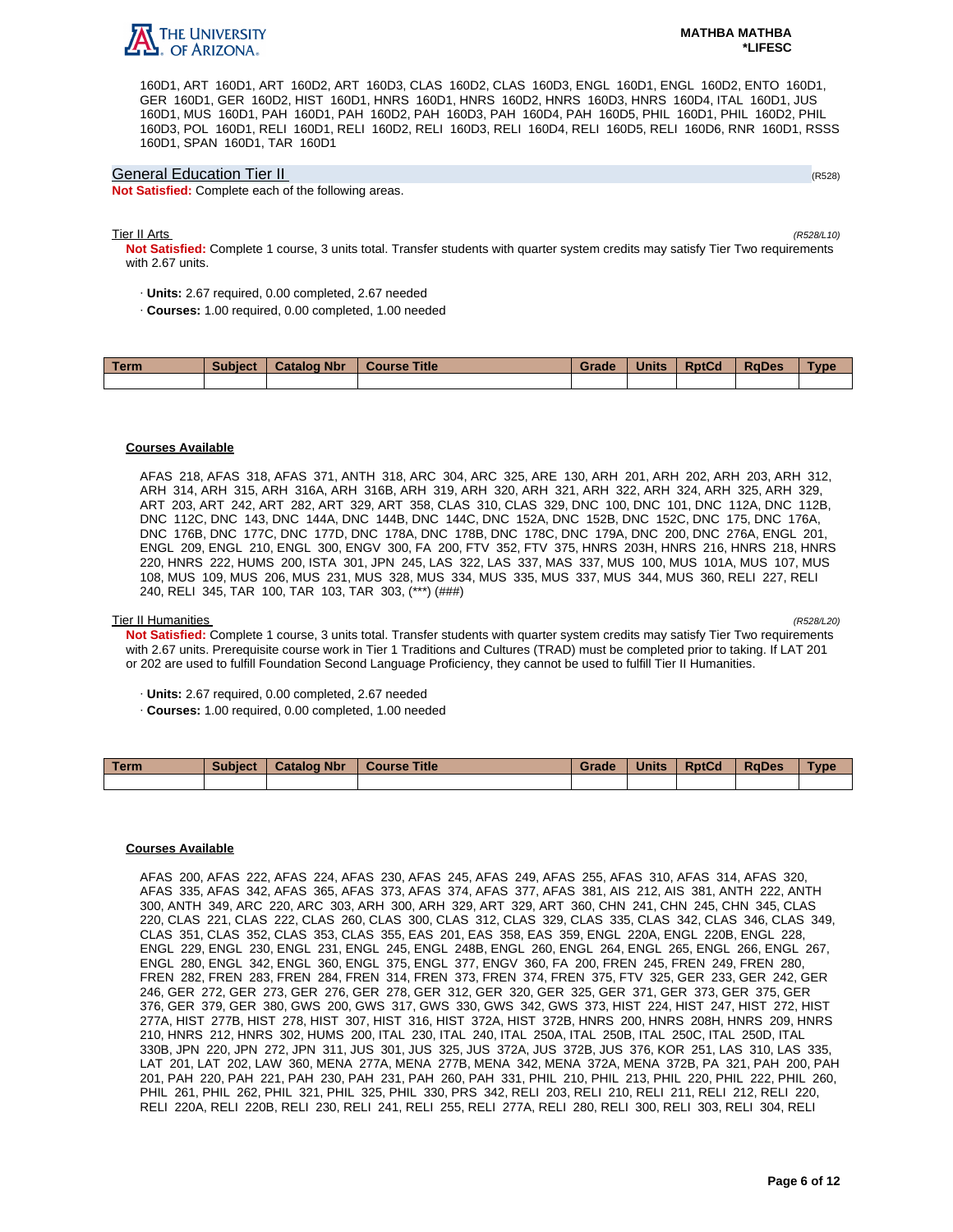

325, RELI 335, RELI 342, RELI 350, RELI 358, RELI 359, RELI 363, RELI 367, RELI 372A, RELI 372B, RELI 379, RELI 381, RELI 385, RSSS 210, RSSS 212, RSSS 280, RSSS 304, RSSS 310, RSSS 311, RSSS 325, RSSS 335, RSSS 340, RSSS 345, RSSS 350, SPAN 210, SPAN 220, (\*\*\*) (###)

#### Tier II Individual & Societies (R528/L30)

**Not Satisfied:** Complete 1 course, 3 units total. Transfer students with quarter system credits may satisfy Tier Two requirements with 2.67 units. Prerequisite course work in Tier 1 Individuals and Societies (INDV) must be completed prior to taking.

- · **Units:** 2.67 required, 0.00 completed, 2.67 needed
- · **Courses:** 1.00 required, 0.00 completed, 1.00 needed

| Term | Subject   Catalog Nbr | Course Title | Grade | <b>Units</b> | <b>RptCd</b> | <b>RaDes</b> | <b>Type</b> |
|------|-----------------------|--------------|-------|--------------|--------------|--------------|-------------|
|      |                       |              |       |              |              |              |             |

### **Courses Available**

AED 210, AED 408, AFAS 220, AFAS 223, AFAS 260, AFAS 280, AFAS 304A, AFAS 304B, AFAS 305, AFAS 306, AFAS 310, AFAS 340, AFAS 345, AFAS 376, AFAS 378, AFAS 444, AGTM 380, AIS 200, AIS 210, AIS 220, AIS 346, AIS 347, ALC 309, ANTH 202, ANTH 203, ANTH 204, ANTH 220, ANTH 280, ANTH 307, ANTH 314, ANTH 316, ANTH 317, ANTH 320, ANTH 323, ANTH 325, ANTH 330, ANTH 339, ANTH 346, ANTH 347, ANTH 358, ANTH 373, ANTH 380, ANTV 307, APCV 301, ARE 201, AREC 210, AREC 365, CHS 202, CLAS 240, CLAS 305, CLAS 306, CLAS 323, CLAS 362, EAS 202, EAS 280, ECON 200, ECON 205, EDL 200, EDP 200, ENGL 347, ENVS 310, ESOC 210, FCM 201, FCSC 302, FOOD 360, FREN 230, FREN 231, FSHD 200, FSHD 347, GEOG 205, GEOG 210, GEOG 250, GEOG 251, GEOG 252, GEOG 256, GEOG 270, GEOG 350, GEOG 367, GEOG 380, GER 244, GER 274, GER 327, GPSV 365, GWS 240, GWS 260, GWS 306, GWS 316, GWS 323, GWS 328, GWS 362, HED 350, HIST 246, HIST 306, HIST 362A, HIST 362B, HIST 370A, HIST 370B, HNRS 204H, HNRS 205H, HNRS 206H, HNRS 217, HNRS 221, HPS 300, HPS 387, HPS 444, HUMS 205, HUMS 376, ISTA 263, ITAL 231, ITAL 330D, JOUR 305, JOUR 360, JPN 362A, JPN 362B, JUS 370A, JUS 370B, KOR 245, KOR 352, LAR 350, LAS 204, LAS 230, LAS 251, LAS 280, LAS 310, LAS 312, LAS 316, LAS 317, LAS 345, LAW 389, LING 210, LING 211, LING 330, MAS 265, MAS 317, MAS 365, MCB 310, MENA 251, MENA 330, MENA 334, NAFS 365, NSC 255, PA 205, PA 250, PA 312, PA 323, PAH 240, PAH 310, PAH 320, PAH 330, PAH 350, PAH 372, PHIL 205, PHIL 211, PHIL 214, PHIL 223, PHIL 233, PHIL 241, PHIL 246, PHIL 250, PHIL 264, PHIL 323, PHIL 326, PHIL 345, PHIL 346, PHIL 347, PHIL 348, PHPM 310, PLG 202, PLG 211, PLG 256, POL 201, POL 202, POL 203, POL 204, POL 209, POL 250, POL 312, POL 345, PORT 280, PPEL 205, PPEL 210, PSY 200, PSY 216, PSY 240, PSY 277, RCSC 204, RELI 233, RELI 235, RELI 301, RELI 302, RELI 305, RELI 306, RELI 316, RELI 323, RELI 326, RELI 330, RELI 334, RELI 360, RELI 370A, RELI 370B, RNR 200, RNR 256, RSSS 275, RSSS 305, RSSS 306, RSSS 315, RSSS 320, RSSS 328, SERP 200, SLHS 255, SOC 202, SOC 220, SOC 260, SOC 280, SOC 320, SOC 355, SOC 357, SOC 367, SPAN 211, SPAN 220, SPAN 280, TLS 200, TLS 204, TLS 239, TLS 240, TLS 353, (\*\*\*) (###)

#### Tier II Natural Sciences (R528/L40)

**Not Satisfied:** Complete 1 course, 3 units total. Transfer students with quarter system credits may satisfy Tier Two requirements with 2.67 units. Prerequisite course work in Tier 1 (NATS) must be completed prior to taking.

- · **Units:** 2.67 required, 0.00 completed, 2.67 needed
- · **Courses:** 1.00 required, 0.00 completed, 1.00 needed

| Term | <b>Subject</b> | <b>Catalog Nbr</b> | <b>Course Title</b> | Grade | Units | <b>RptCd</b> | <b>RaDes</b> | <b>Type</b> |
|------|----------------|--------------------|---------------------|-------|-------|--------------|--------------|-------------|
|      |                |                    |                     |       |       |              |              |             |

#### **Courses Available**

ACBS 310, ANTH 201, ANTH 257A, ANTH 257B, ANTH 258, ANTH 261, ANTH 324, ANTH 326, ANTH 327, ANTH 364, ANTV 364, ASTR 201, ASTR 202, ASTR 203, ASTR 204, ASTR 206, ASTR 208, ASTR 214, ATMO 325, ATMO 336, CHEM 257A, ECOL 206, ECOL 220, ECOL 223, ECOL 230, ECOL 250, ECOL 280, ECOL 310, ENGR 225, ENGR 257A, ENGR 257B, ENGR 258, ENTO 310, ENVS 210, GEOG 220, GEOG 230, GEOG 240, GEOS 212, GEOS 214, GEOS 216, GEOS 218, GEOS 220, GEOS 222, HNRS 202H, HNRS 219, HWRS 201, HWRS 202, HWRS 203, HWRS 204, MCB 239, MCB 261, MIC 204, MIC 310, MNE 201, MSE 220, MSE 225, MSE 257A, MSE 257B, MSE 258, NSC 310, NSC 353, NSC 375, OPTI 200, PHIL 305, PHIV 305, PHYS 200, PSY 220, PTYS 206, PTYS 212, PTYS 214, SCI 203, SLHS 261, SLHS 263, SLHS 267, SLHS 270, SLHS 362, TLS 201, WFSC 223, (\*\*\*) (###)

### Diversity Emphasis Course (R531)

**Not Satisfied:** One course must be taken that focuses on Gender, Race, Class, Ethnicity, Sexual Orientation or Non-Western Area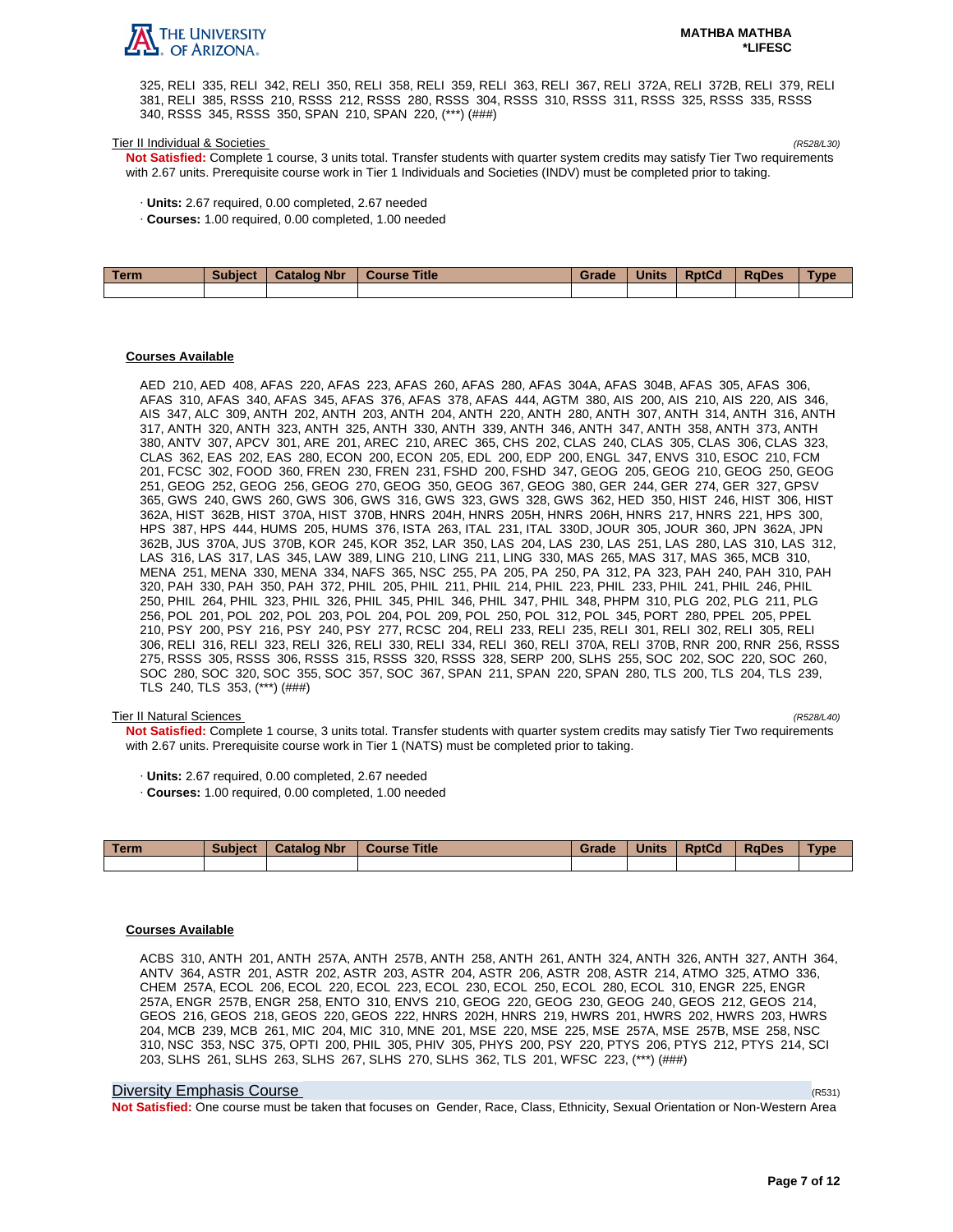

Studies.

Courses used to fulfill this requirement may also be used to fulfill other requirements.

#### Diversity Emphasis Course (R531/L10)

**Not Satisfied:** General Education Diversity Emphasis Course: Gender, Race, Class, Ethnicity, Sexual Orientation or Non-Western Area Studies.

· **Courses:** 1.00 required, 0.00 completed, 1.00 needed

| <b>Term</b> | <b>Subject</b> | <b>Catalog Nbr</b> | Course Title | Grade | <b>Units</b> | <b>RptCd</b> | RaDes | <b>Type</b> |
|-------------|----------------|--------------------|--------------|-------|--------------|--------------|-------|-------------|
|             |                |                    |              |       |              |              |       |             |

### **Courses Available**

AED 408, AFAS 150B1, AFAS 160A1, AFAS 160A2, AFAS 218, AFAS 220, AFAS 222, AFAS 223, AFAS 230, AFAS 245, AFAS 249, AFAS 255, AFAS 260, AFAS 302, AFAS 304A, AFAS 304B, AFAS 306, AFAS 310, AFAS 311D, AFAS 314, AFAS 318, AFAS 330, AFAS 335, AFAS 340, AFAS 342, AFAS 345, AFAS 365, AFAS 371, AFAS 373, AFAS 374, AFAS 376, AFAS 377, AFAS 381, AFAS 444, AFAS 467, AFAS 468, AIS 160A1, AIS 200, AIS 210, AIS 212, AIS 220, AIS 346, AIS 347, AIS 381, AIS 467, ANTH 150A1, ANTH 160A1, ANTH 160A2, ANTH 201, ANTH 202, ANTH 203, ANTH 220, ANTH 222, ANTH 307, ANTH 314, ANTH 318, ANTH 320, ANTH 323, ANTH 325, ANTH 330, ANTH 339, ANTH 346, ANTH 347, ANTH 358, ANTH 375, ANTH 402, ANTH 450, ANTH 467, ANTV 307, ANTV 375, ARH 203, ART 160A1, CHN 245, CHN 251, CHN 276, CHN 331, CHN 341, CHN 345, CHN 419, CHN 420, CHN 429, CHN 468, CHN 482, CHN 483, CHS 202, CLAS 150C1, CLAS 323, CLAS 362, DNC 177C, DNC 177D, DNC 178A, DNC 178B, DNC 178C, DNC 179A, EAS 130, EAS 160A1, EAS 160A2, EAS 160A3, EAS 160A4, EAS 160A5, EAS 201, EAS 202, EAS 280, EAS 333, EAS 358, EAS 359, EAS 402, EAS 484, EAS 496C, ENGL 150B2, ENGL 160A1, ENGL 160A2, ENGL 228, ENGL 229, ENGL 230, ENGL 245, ENGL 342, ENGL 377, ENGL 429, ENVS 310, FCM 201, FREN 150B1, FREN 150C1, FREN 160A1, FREN 230, FREN 231, FREN 245, FREN 249, FREN 314, FREN 373, FREN 374, FTV 150B1, FTV 251, GEOG 205, GEOG 210, GEOG 251, GEOG 252, GEOG 311D, GEOG 311E, GER 160A1, GER 274, GER 278, GER 373, GER 376, GWS 150B5, GWS 200, GWS 240, GWS 253, GWS 254, GWS 260, GWS 306, GWS 323, GWS 324, GWS 328, GWS 330, GWS 335, GWS 342, GWS 362, GWS 373, GWS 402, GWS 427, GWS 448, GWS 459, GWS 468, HIST 160A1, HIST 160A2, HIST 253, HIST 254, HIST 272, HIST 276, HIST 277A, HIST 278, HIST 306, HIST 307, HIST 370A, HIST 370B, HIST 372A, HIST 372B, HIST 482, HNRS 160D4, HNRS 204H, HPS 387, HPS 444, HUMS 150B1, HUMS 205, HUMS 376, HUSV 310, ITAL 150B1, ITAL 150C1, ITAL 231, ITAL 330B, ITAL 330D, JOUR 360, JPN 220, JPN 245, JPN 272, JPN 304, JPN 308, JPN 310, JPN 311, JPN 314, JPN 402, JPN 411, JPN 412, JPN 440, JPN 441, JPN 446A, JPN 446B, JPN 450, JPN 485, JPN 486, JPN 489, JPN 495B, JPN 496A, JPN 496C, JUS 325, JUS 370A, JUS 370B, JUS 372A, JUS 372B, JUS 376, KOR 245, KOR 251, LAS 251, LAS 310, LAS 312, LAS 335, LAS 337, LAS 345, LAW 389, LING 210, LING 304, LING 330, LING 402, LING 411, LING 412, LING 419, LING 420, LING 496C, MAS 160A1, MAS 265, MAS 330, MAS 337, MAS 365, MAS 467, MENA 160A1, MENA 160A2, MENA 251, MENA 277A, MENA 311E, MENA 330, MENA 334, MENA 372A, MENA 372B, MENA 375, MENA 441, MIS 150B1, MNE 201, MUS 109, MUS 231, MUS 334, MUS 335, MUS 337, MUS 344, NESV 375, PA 312, PAH 160D1, PAH 160D2, PAH 220, PAH 221, PAH 260, PAH 310, PHIL 222, PHIL 223, PHIL 325, PHIL 330, PLG 211, POL 160A1, POL 312, POL 330, POL 335, POL 345, POL 441, POL 464, POL 468, POL 476, PSY 216, RELI 130, RELI 160A1, RELI 160D4, RELI 160D5, RELI 160D6, RELI 210, RELI 212, RELI 220, RELI 230, RELI 235, RELI 240, RELI 277A, RELI 301, RELI 302, RELI 303, RELI 308, RELI 314, RELI 323, RELI 324, RELI 330, RELI 331, RELI 333, RELI 334, RELI 335, RELI 345, RELI 350, RELI 358, RELI 359, RELI 360, RELI 363, RELI 367, RELI 370A, RELI 370B, RELI 372A, RELI 372B, RELI 381, RELI 402, RELI 483, RELI 484, RELI 485, RELI 486, RELI 489, RSSS 150B2, RSSS 212, RSSS 305, RSSS 315, RSSS 320, RSSS 328, RSSS 350, SOC 202, SOC 220, SOC 222, SOC 260, SOC 280, SOC 324, SOC 325, SOC 355, SOC 357, SOC 427, SOC 432, SOC 448, SOC 450, SOC 459, SOC 467, SPAN 150B1, SPAN 150B2, SPAN 210, TAR 303, TLS 150C1

### **Additional Coursework** (RG521)

Courses listed in this section may include general elective credits, UA courses and transferable courses from other institutions. Consult with your advisor to determine if courses listed in this section may be used to fulfill a requirement or sub-requirement in your degree program.

Courses taken for Pass/Fail option can only count as elective credit. They cannot fulfill any General Education, Major, or Minor requirements.

### **BA in Mathematics**  $(RG664)$

**Not Satisfied:** Will appear fully satisfied when student satisfies Mathematics Supporting Computer Science, Math Major Core Requirements, and selects an emphasis. All emphases require a minimum of 15 units of 400-level coursework in the major.

Equivalent MATV courses may be available through UA South. For approved courses consult with your advisor.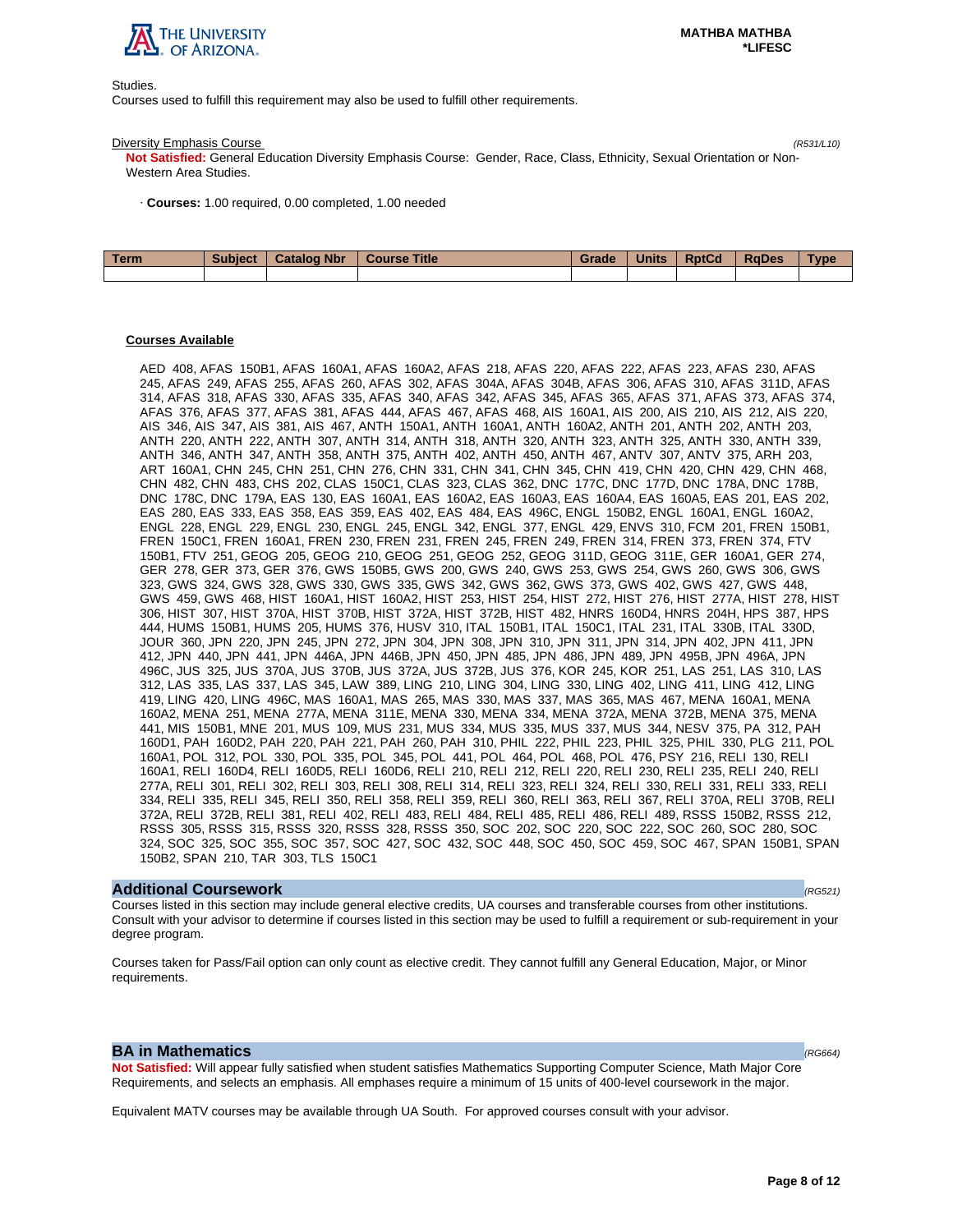

| <b>Mathematics Supporting Computer Science</b>                                                               | (R15805)     |
|--------------------------------------------------------------------------------------------------------------|--------------|
| <b>Satisfied:</b> Will appear fully satisfied when student satisfies Computer Science requirements.          |              |
|                                                                                                              |              |
| <b>Computer Science</b>                                                                                      | (R15805/L10) |
| <b>Not Satisfied:</b> Complete 1 course. Consult your advisor for a list of alternative programming courses. |              |
| Courses used to fulfill this requirement may be used to fulfill other requirements.                          |              |
| Courses: 1.00 required, 0.00 completed, 1.00 needed                                                          |              |
|                                                                                                              |              |

| Term | <b>Subject</b> | <b>Catalog Nbr</b> | <b>Course Title</b> | Grade | <b>Units</b> | <b>RptCd</b> | <b>RaDes</b> | <b>Vpe</b> |
|------|----------------|--------------------|---------------------|-------|--------------|--------------|--------------|------------|
|      |                |                    |                     |       |              |              |              |            |

## **Courses Available**

CSC 110, CSC 120, CSC 250, ISTA 130

### Math Major Core Requirements (R971) 2008 12:00 12:00 12:00 12:00 12:00 12:00 12:00 12:00 12:00 12:00 12:00 12:00 12:00 12:00 12:00 12:00 12:00 12:00 12:00 12:00 12:00 12:00 12:00 12:00 12:00 12:00 12:00 12:00 12:00 12:00 1

**Not Satisfied:** Will appear fully satisfied when student satisfies Calculus I and Core Courses.

#### $Calculus 1$  (R971/L10)

**Not Satisfied:** Complete 1 course

· **Courses:** 1.00 required, 0.00 completed, 1.00 needed

| <b>Term</b> | <b>Subject</b> | <b>Catalog Nbr</b> | <b>Course Title</b> | Grade | Units | <b>RptCd</b> | <b>RaDes</b> | Type |
|-------------|----------------|--------------------|---------------------|-------|-------|--------------|--------------|------|
|             |                |                    |                     |       |       |              |              |      |

### **Courses Available**

MATH 122B, MATH 125

### Core Courses (R971/L50)

**Not Satisfied:** Complete 5 courses. Credit allowed for only one course in each pair: MATH 313 or MATV 313, MATH 323 or MATV 323, MATH 355 or MATV 355. MATV courses are only available to UA South students.

· **Courses:** 5.00 required, 0.00 completed, 5.00 needed

| Term | Subject   Catalog Nbr | Course Title | Grade | Units   RptCd   RgDes | <b>Type</b> |
|------|-----------------------|--------------|-------|-----------------------|-------------|
|      |                       |              |       |                       |             |
|      |                       |              |       |                       |             |
|      |                       |              |       |                       |             |
|      |                       |              |       |                       |             |
|      |                       |              |       |                       |             |

### **Courses Available**

MATH 129, MATH 223, MATH 313, MATH 323, MATH 355, MATV 313, MATV 323, MATV 355

## **Emphasis in Life Sciences Mathematics** (RG675)

**Not Satisfied:** Will appear fully satisfied when student satisfies Life Science Emphasis course requirements, Graduation Requirements, and declares an appropriate minor.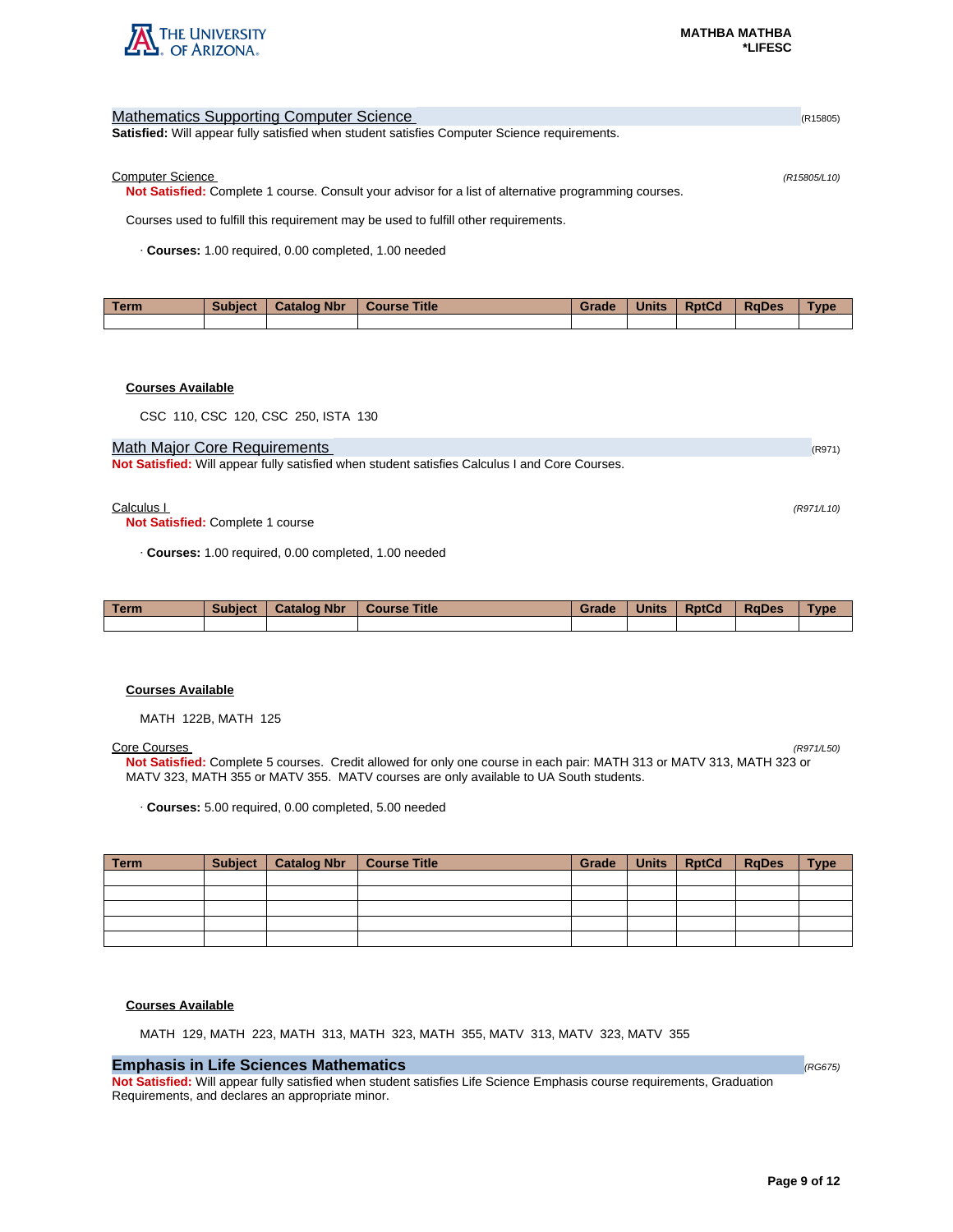

Equivalent MATV courses may be available through UA South. For approved courses consult with your advisor.

### Life Sciences Emphasis Requirements (R988)

**Not Satisfied:** Will appear fully satisfied when student satisfies the five 400-level courses below.

Life Sciences Required Courses (R988/L15)

**Not Satisfied:** Complete 2 courses. Students should plan to take MATH 485 in their final Spring semester; MATH 422 should be taken earlier, when possible.

· **Courses:** 2.00 required, 0.00 completed, 2.00 needed

| l Term | <b>Subject</b> | <b>Catalog Nbr</b> | <b>Course Title</b> | Grade | <b>Units</b> | <b>RptCd</b> | <b>RaDes</b> | <b>Type</b> |
|--------|----------------|--------------------|---------------------|-------|--------------|--------------|--------------|-------------|
|        | MATH           | 422                |                     |       |              |              |              |             |
|        | MATH           | 464                |                     |       |              |              |              |             |

## **Courses Available**

MATH 422, MATH 464

#### $\frac{z}{R}$  (R988/L40)

**Not Satisfied:** Complete 1 course

· **Courses:** 1.00 required, 0.00 completed, 1.00 needed

| Term. | <b>Subject</b> | <b>Catalog Nbr</b> | <b>Course Title</b> | Grade | <b>Units</b> | <b>RptCd</b> | <b>RaDes</b> | <b>Type</b> |
|-------|----------------|--------------------|---------------------|-------|--------------|--------------|--------------|-------------|
|       |                |                    |                     |       |              |              |              |             |

#### **Courses Available**

MATH 454, MATH 456

### $\frac{Elective 2}{(R988/150)}$

**Not Satisfied:** Complete 1 course

· **Courses:** 1.00 required, 0.00 completed, 1.00 needed

| Term. | <b>Subject</b> | <b>Catalog Nbr</b> | <b>Course Title</b> | Grade | <b>Units</b> | <b>RptCd</b> | <b>RaDes</b> | Гуре |
|-------|----------------|--------------------|---------------------|-------|--------------|--------------|--------------|------|
|       |                |                    |                     |       |              |              |              |      |

## **Courses Available**

DATA 468, MATH 466, MATH 468

#### $\frac{Elective 3}{(R988/155)}$

**Not Satisfied:** Complete 1 course

· **Courses:** 1.00 required, 0.00 completed, 1.00 needed

| <b>Term</b> | <b>Subject</b> | <b>Catalog Nbr</b> | <b>Course Title</b> | Grade | <b>Units</b> | <b>RptCd</b> | <b>RaDes</b> | <b>Type</b> |
|-------------|----------------|--------------------|---------------------|-------|--------------|--------------|--------------|-------------|
|             |                |                    |                     |       |              |              |              |             |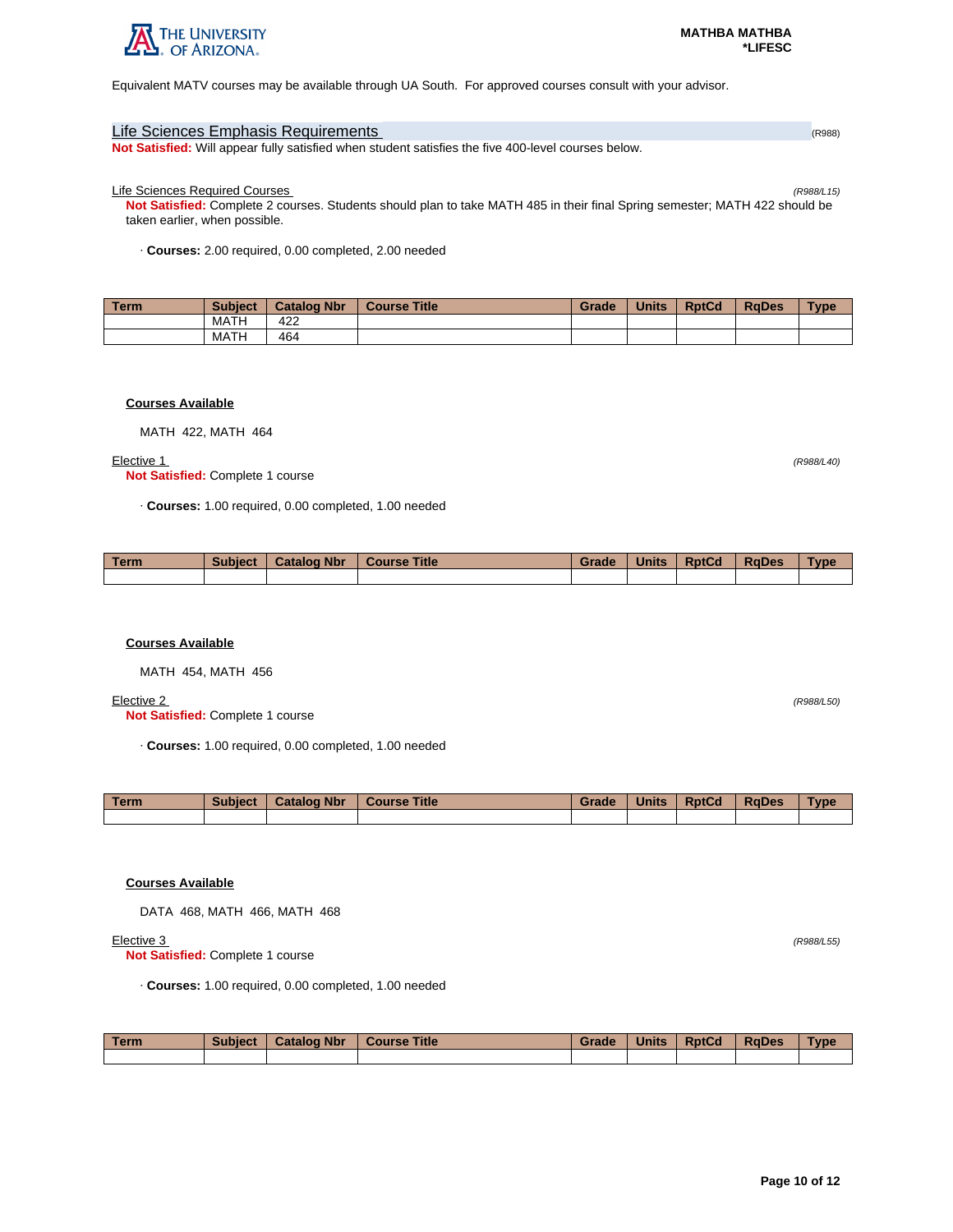### **Courses Available**

MATH 481, MATH 485

Major 400-level Upper Division **Major 400-level Upper Division** (R988/L60)

**Not Satisfied:** A minimum of 15 units of 400-level upper-division major coursework must be completed.

· **Units:** 15.00 required, 0.00 completed, 15.00 needed

| Term | Subject   Catalog Nbr   Course Title | Grade | Units RptCd | <b>RgDes</b> | <b>Type</b> |
|------|--------------------------------------|-------|-------------|--------------|-------------|
|      |                                      |       |             |              |             |
|      |                                      |       |             |              |             |
|      |                                      |       |             |              |             |
|      |                                      |       |             |              |             |
|      |                                      |       |             |              |             |

## Life Sciences Emphasis Graduation Requirements (R1167) and R1167) (R1167)

**Not Satisfied:** Will appear fully satisfied when student satisfies Mid Career Writing Assessment, Major GPA, Residency requirement, and Major Upper Division unit requirement.

Mid Career Writing Assessment (R1167/L3)

**Not Satisfied:** Complete 2nd semester English Composition with a B grade or higher. Students who do not earn a grade of B or higher in 2nd semester English Composition must also satisfy a college or department writing requirement. Consult your major advisor if you do not earn a grade of B or higher in 2nd semester English Composition.

· **Courses:** 1.00 required, 0.00 completed, 1.00 needed

| <b>Term</b> | <b>Subject</b> | <b>Catalog Nbr</b> | <b>Course Title</b> | Grade | <b>Units</b> | <b>RptCd</b> | <b>RaDes</b> | <b>Type</b> |
|-------------|----------------|--------------------|---------------------|-------|--------------|--------------|--------------|-------------|
|             |                |                    |                     |       |              |              |              |             |

Major GPA (R1167/L10)

**Satisfied:** A minimum 2.0 GPA is required in the major coursework.

· **GPA:** 2.000 required, 0.000 completed

Major Units (R1167/L15)

**Not Satisfied:** A minimum of 34 units must be completed in the major.

· **Units:** 34.00 required, 0.00 completed, 34.00 needed

| <b>Term</b> | <b>Subject</b> | <b>Catalog Nbr</b> | <b>Course Title</b> | Grade | <b>Units</b> | <b>RptCd</b> | <b>RqDes</b> | <b>Type</b> |
|-------------|----------------|--------------------|---------------------|-------|--------------|--------------|--------------|-------------|
|             |                |                    |                     |       |              |              |              |             |
|             |                |                    |                     |       |              |              |              |             |
|             |                |                    |                     |       |              |              |              |             |
|             |                |                    |                     |       |              |              |              |             |
|             |                |                    |                     |       |              |              |              |             |
|             |                |                    |                     |       |              |              |              |             |
|             |                |                    |                     |       |              |              |              |             |
|             |                |                    |                     |       |              |              |              |             |
|             |                |                    |                     |       |              |              |              |             |
|             |                |                    |                     |       |              |              |              |             |
|             |                |                    |                     |       |              |              |              |             |
|             |                |                    |                     |       |              |              |              |             |